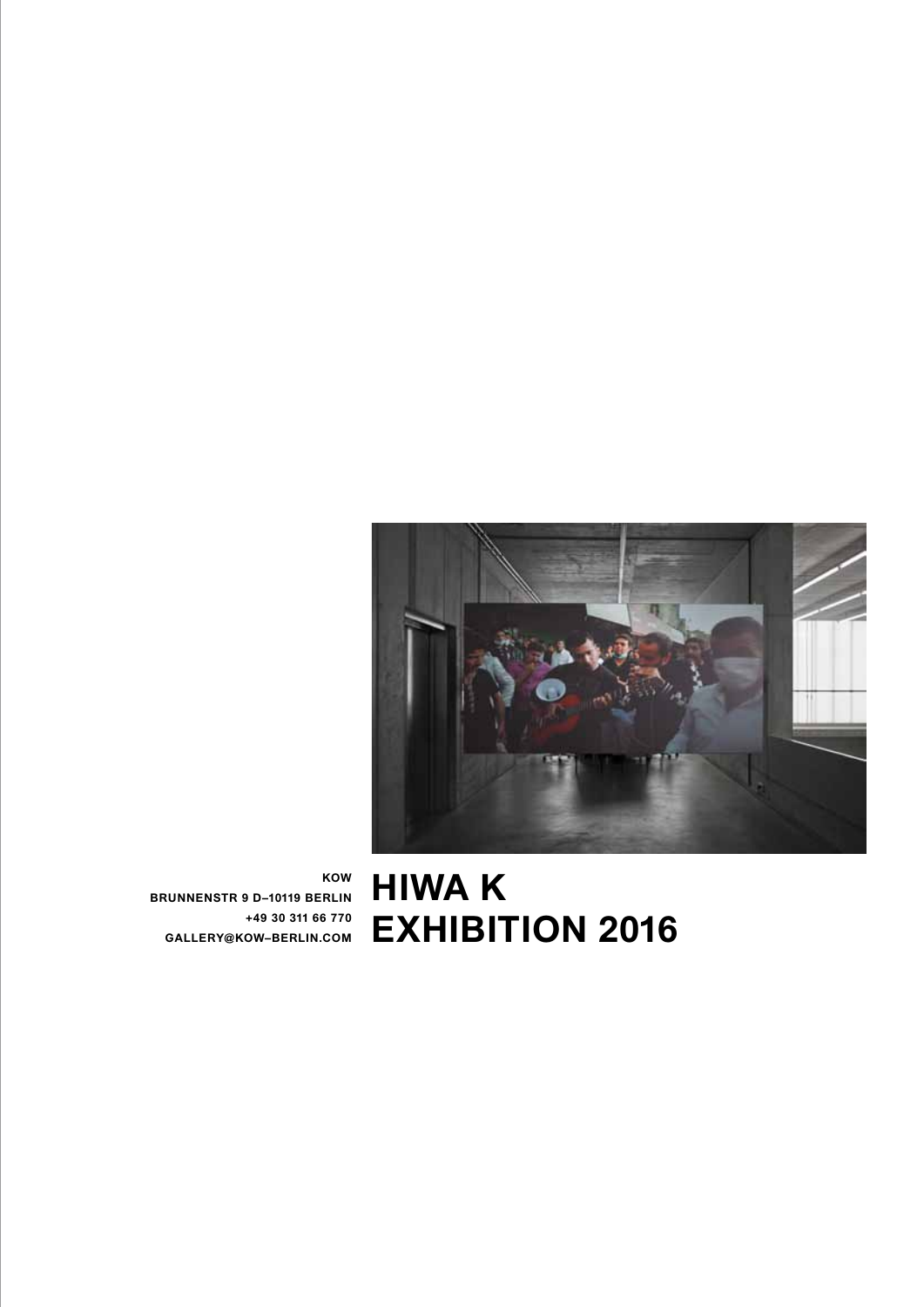It's Spring And The Weather Is Great So Let´s Close All Object Matters, 2012 Mixed media Dimensions variable

Lemons are being passed around. Their juice relieves the burning in the mouth and nose. It is April 17, 2011, the last day of public revolt before the suppression of the Iraqi Spring, which was barely mentioned in the international media. Amid the protesting crowd, breathing the air laced with tear gas, are two musicians: Hiwa K with his harmonica, Daroon Othman on the guitar. They play the movie score from "Once Upon a Time in the West", that alarming melody of two dissonant notes, immediately recognizable to everyone in the streets of Sulaimany, Kurdistan. It carries the disappointed hopes of many years out into the street and unites the marchers by spreading a sense of somber determination. As Hiwa K plays the harmonica, the tear gas invades his airways; music and the political situation coincide in the performer's body. He subsequently compiled video footage shot by others in the documentary THIS LEMON TASTES OF APPLE. The title ties the events of 2011 back to Saddam Hussein's genocidal campaign against the Kurds in 1988. The gas that was used back then smelled of apples.

Hiwa K's intervention was part of the protest march – the video, like many of his works, grew directly out of a literal as well as figurative movement, created, as it were, "on the go." The musician and artist, who was born in Kurdistan (northern Iraq) in 1975 and has lived in Berlin since 2010, says of himself that he is based on his feet: his praxis responds to changing situations with deliberate reflexes. What he does, he argues, echoes all the symptoms of Western art's idioms and rules, but without adopting them outright. MOON CALENDAR, IRAQ, 2007: Hiwa K rehearses for a performance inside the Amna Souraka prison complex (the "Red Security Building"), where the former regime tortured political detainees, now a Museum of war crimes. We see him in a bare hall, tap-dancing to the rhythm of his own heartbeat. Holding a stethoscope to his chest, he listens to his pulse and transmits it to the floor by thrusting of his feet, the sound of which reverberates throughout the room. The tapping becomes an amplifier and measuring device publicizing the process playing out inside the dancer as he builds a connection with the site through an acoustic feedback loop.

Hiwa K recorded his research at Amna Souraka on video. Again, his goal was not to devise an aesthetic gesture; he acted in direct response to a place and event, without aiming at representation or a formally self-contained work. His practice represents a challenge to the generic categories with which the art world operates. It is recognizably informed by conceptual perspectives and Institutional Critique, but also shows a strong affinity to intersubjective narrative modes in oral history and informal moments of encounter and knowledge exchange. Professionalism means little to Hiwa K; his emphasis is on social equality. Launched in 2010, his project CHICAGO BOYS WHILE WE WERE SINGING THEY WERE DREAMING, a "1970s Middle-East pop-music revival band and neoliberal study group" – it is named after the Chicago school, an influential source of economic-liberal ideology – features a constantly changing cast of participants who use music and personal stories to describe the neoliberal transformation of the Middle East that began in the 1970s. Leadership, musical talent, and effective performance skills are not part of their stage repertoire; uncoerced cooperation is.

Commissioned by the Serpentine Gallery in 2010 Hiwa K planned to organize Chicago Boys concert at Speakers' Corner in London's Hyde Park, which has been a public free-speech zone since 1872. Today's speakers usually bring stepladders to exercise their right to the free expression of their views from an elevated standpoint. Yet the cherished tradition did not originate as a privilege: a gallows had stood nearby since the twelfth century, and many of those who were executed there, often regime critics, used their last minutes to address anyone who would listen, speaking their minds without fear of repercussions. Hiwa K titled his action IT'S SPRING AND THE WEATHER IS GREAT SO LET'S CLOSE ALL OBJECT MAT-TERS, a riposte to a line in a song from the 1970s in which the Egyptian poet, revolutionary, and patriot Salah Jahin ironically characterized Anwar Sadat's strategy of rapprochement with the West, which paved the way for the economic Americanization of the Orient and stifled alternative leftist political projects, as a fair-weather policy. Hiwa K hoped to reopen the debate with his event at Speakers' Corner.

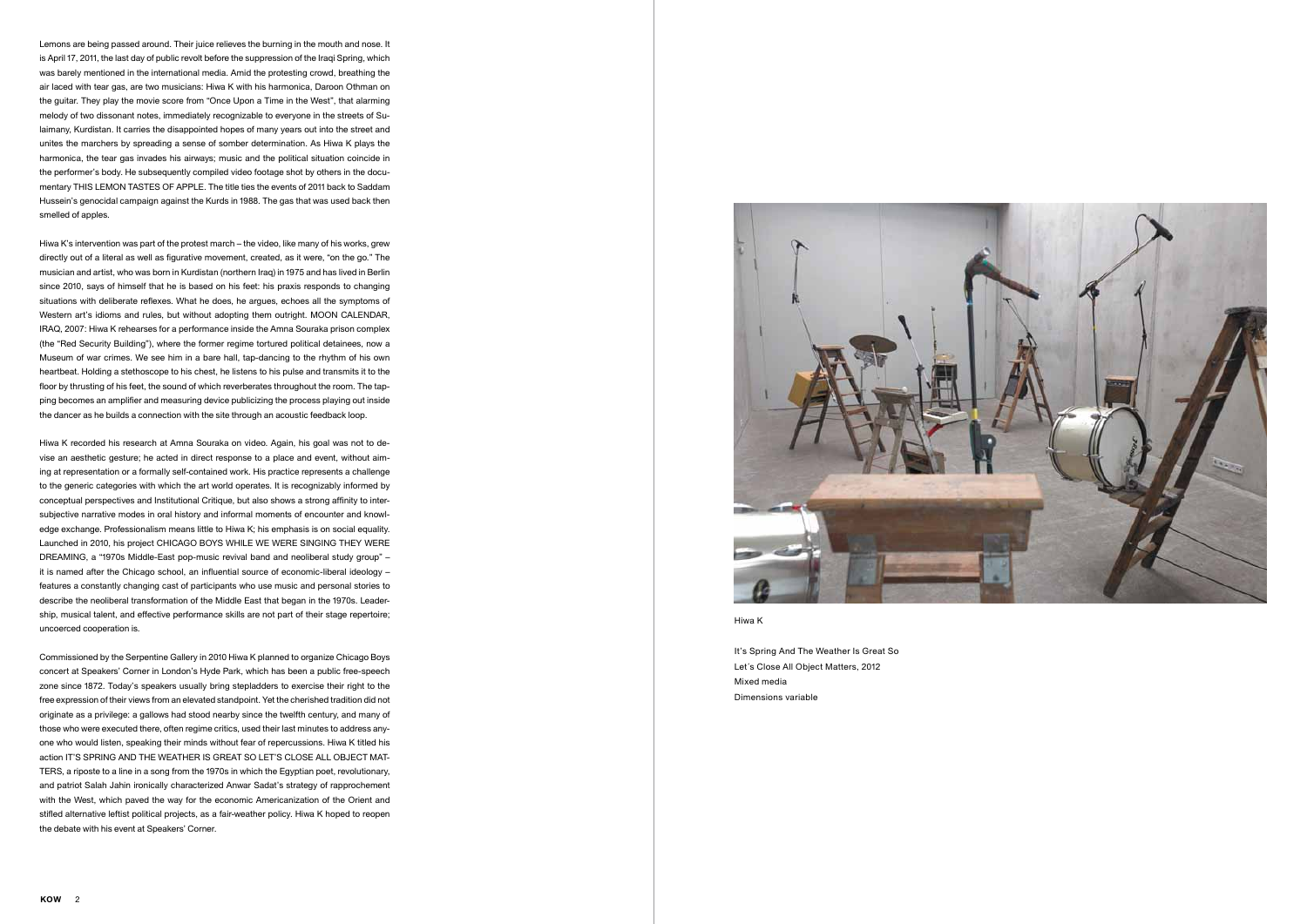He designed seven stepladders equipped with microphones and musical instruments the performers would build together and bring along to stand upon. After the concert had to be canceled, he eventually decided to reconstruct the projected stepladder ensemble at the Serpentine Gallery. Highlighting how the artist continually renegotiates the tensions between the performative and material dimensions of his art, the installation also brings out the possibilities implicit in the friction between collective events and individual voices, of which Hiwa K's own is merely one. His horizontal conception of the social allows him to unlock the creative potential of these tensions, inquiring into alternatives to an understanding of authorship predicated on the distinctions between experts and amateurs, between artist subjects and non-artist subjects. He ultimately advocates an egalitarian social model that jettisons exclusion and vertical hierarchies in favor of solidarity. On occasion of Hiwa K's first solo exhibition in Germany, we present the London installation in our upstairs gallery, where the Chicago Boys had one of their first performances in 2010. In 2017 Hiwa K will participate in documenta 14.



## Hiwa K

It's Spring And The Weather Is Great So Let´s Close All Object Matters, 2012 Mixed media Dimensions variable

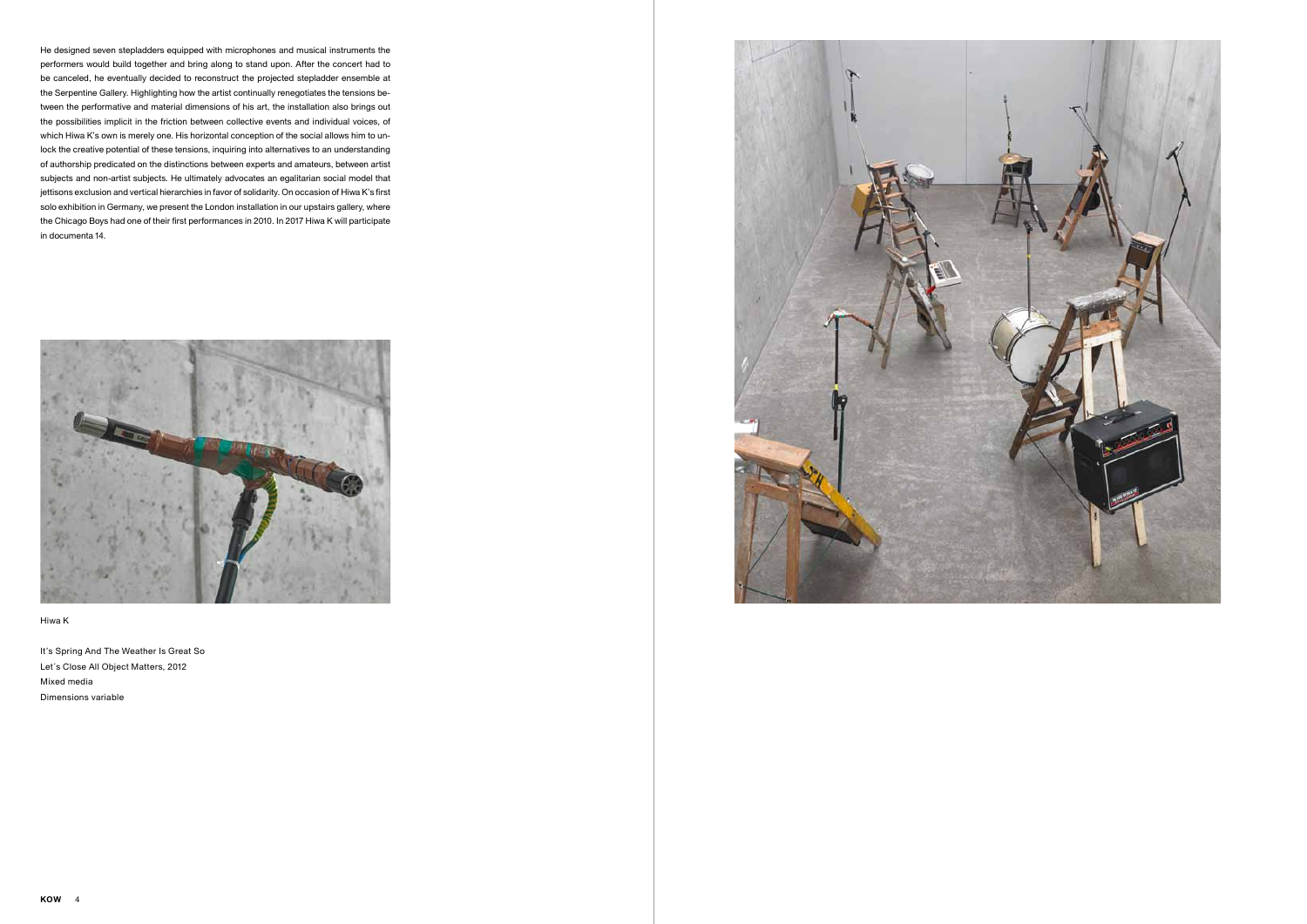



It's Spring And The Weather Is Great So Let´s Close All Object Matters, 2012 Mixed media Dimensions variable



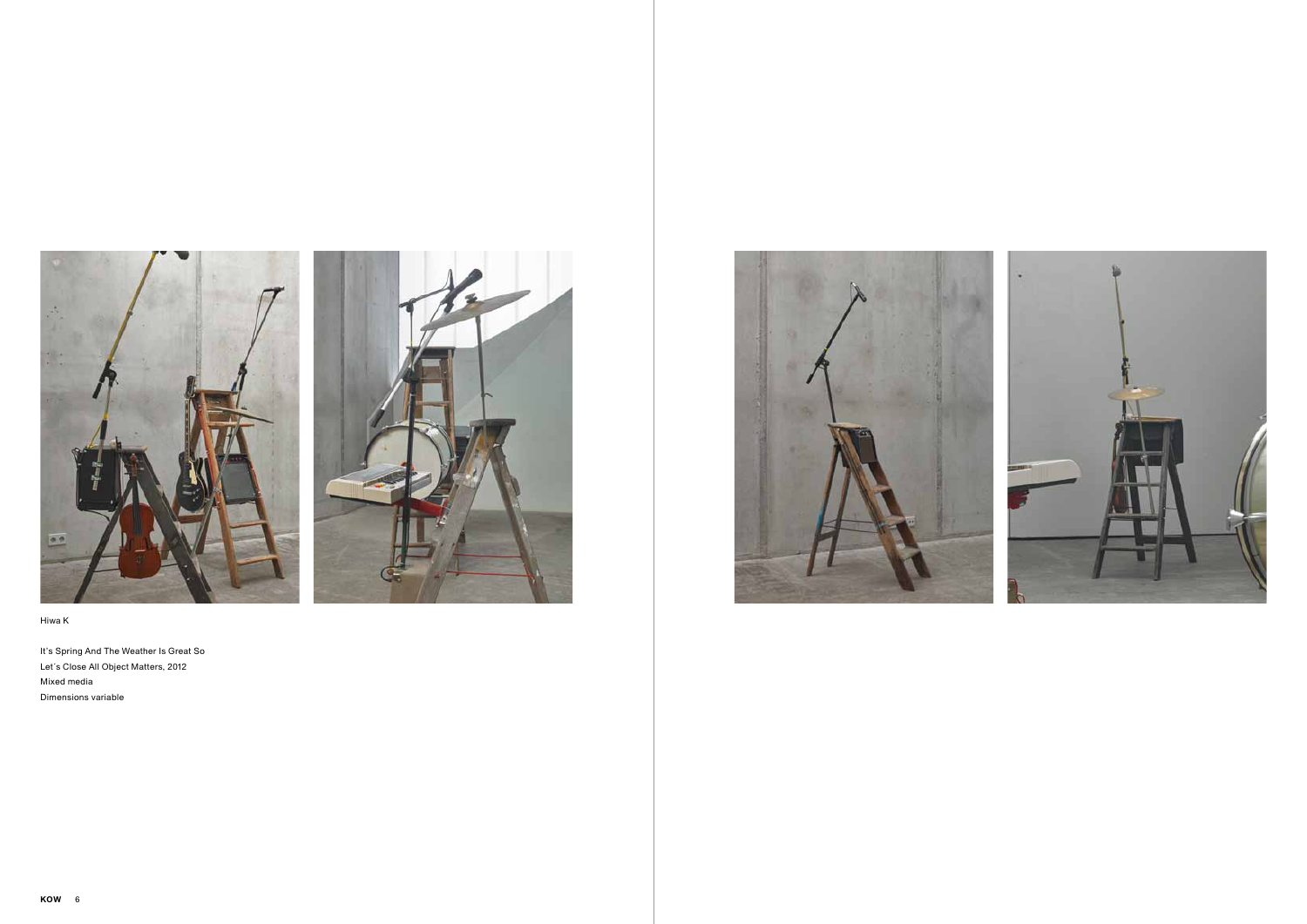

It's Spring And The Weather Is Great So Let´s Close All Object Matters, 2012 Mixed media Dimensions variable



Hiwa K

It's Spring And The Weather Is Great So Let´s Close All Object Matters, 2012 Mixed media Dimensions variable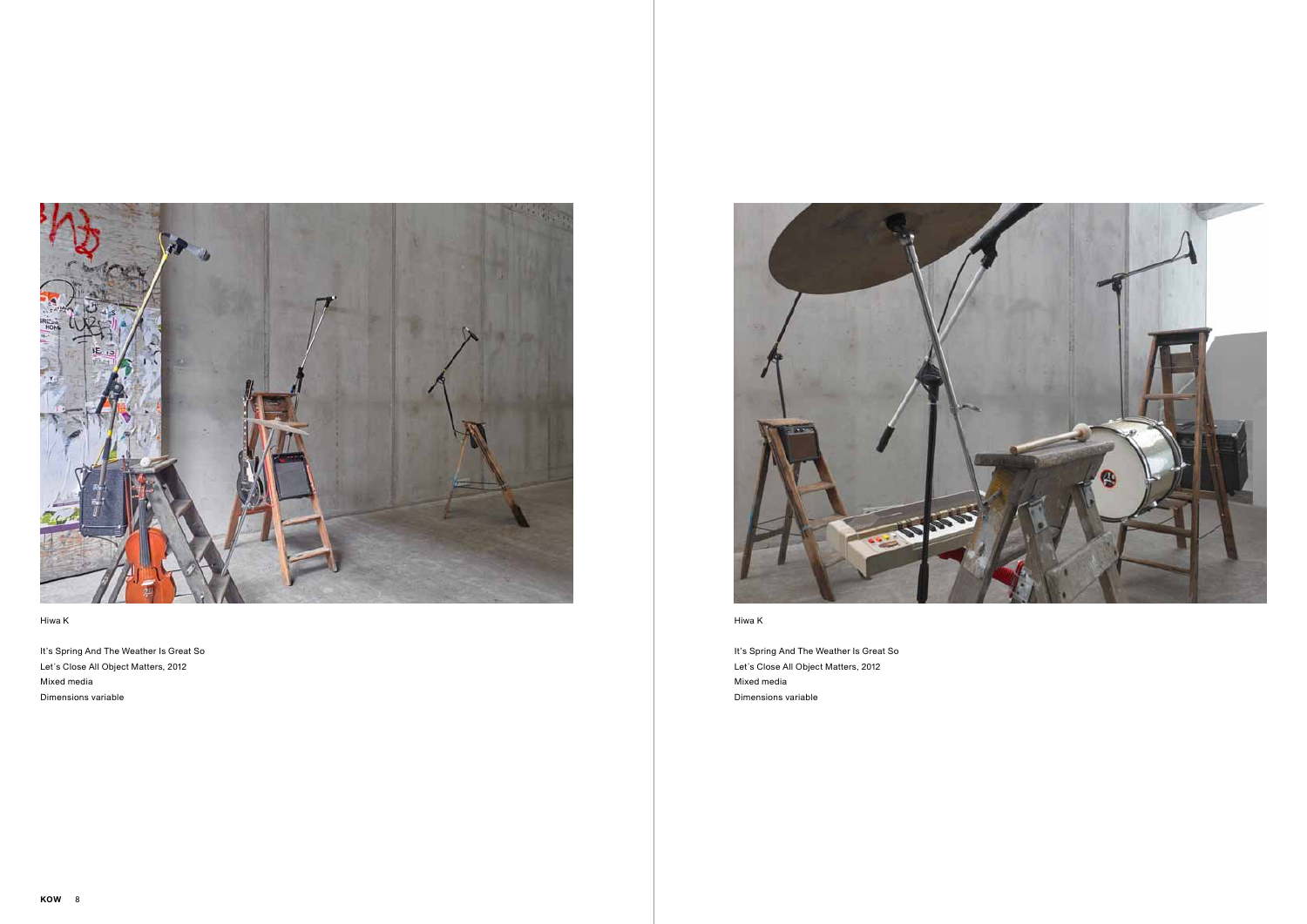





This Lemon Tastes of Apple, 2011 HD video, 16:9, color, sound (Kurdish language) 13:26 min Video stills



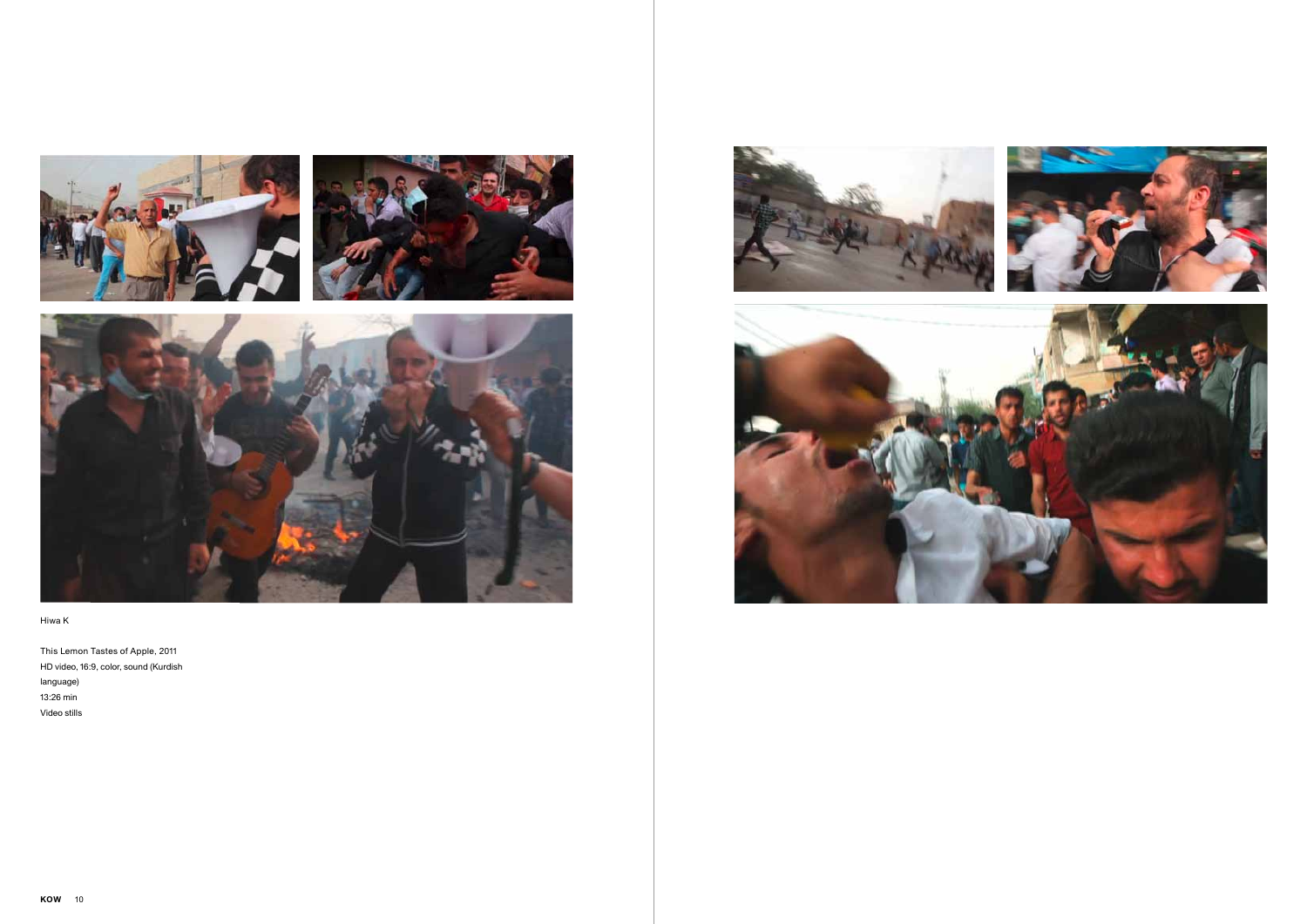

Moon Calendar, Iraq 2007 Video, 4:3, color, sound 12:16 min



## Hiwa K

This Lemon Tastes of Apple, 2011 HD video, 16:9, color, sound (Kurdish language) 13:26 min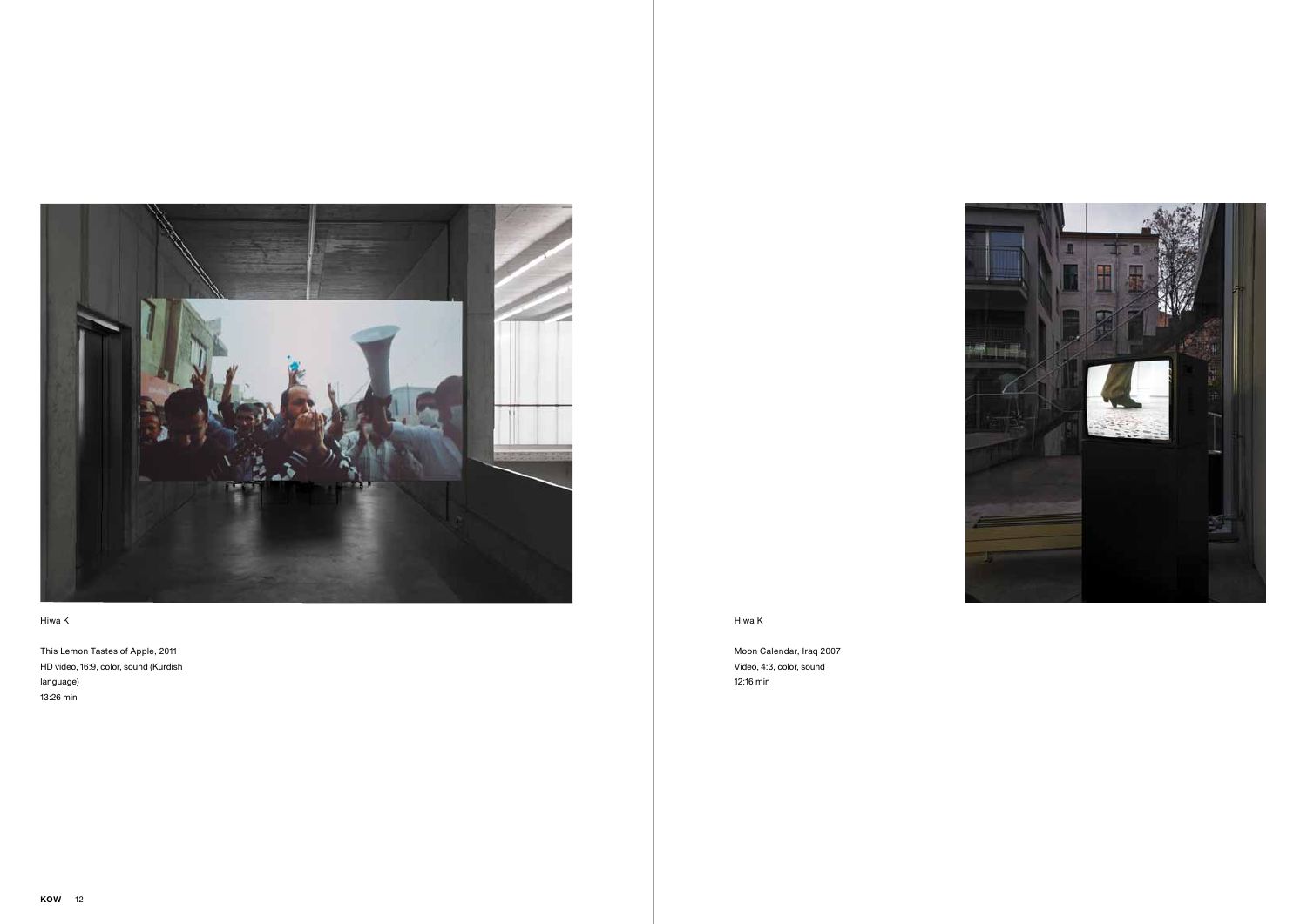

result of tortures were sent to Abu Chraib





#### Hiwa K

Moon Calendar, Iraq 2007 Video, 4:3, color, sound 12:16 min Video stills



Zitronen werden herumgereicht. Ihr Saft lindert das Brennen in den Atemwegen. Es ist der 17. April 2011, letzter Tag des öffentlichen Aufruhrs vor Niederschlagung des Irakischen Frühlings, der in den internationalen Medien kaum Erwähnung fand. Inmitten der von Tränengas durchsetzten Proteste zwei Musikanten: Hiwa K an der Mundharmonika, Da roon Othman an der Gitarre. Sie spielen die Filmmusik von "Once Upon a Time in the West" ("Spiel mir das Lied vom Tod"), jene alarmierende Melodie aus zwei diskordanten Tönen, die auf den Straßen von Sulaimany, Kurdistan, jeder kennt. Sie trägt die enttäus chten Hoffnungen vieler Jahre auf die Straße und treibt den Marsch der Demonstranten mit einer düsteren, einigenden Kraft voran. Während Hiwa Ks Spiel auf der Mundharmoni ka mischt sich das Tränengas in seinen Atem; im Körper des Performers fallen Musik und politische Situation ineins. Aus Videoaufnahmen Dritter stellte er später die Dokumenta tion THIS LEMON TASTES OF APPLE zusammen. Der Titel verbindet die Ereignisse von 2011 mit Saddam Husseins Genozid an den Kurden 1988. Das damals verwendete Gas roch nach Apfel.

Hiwa Ks Intervention war Teil des Protestmarsches, sein Video entstand, wie viele seiner Arbeiten, mitten aus einer Bewegung, im buchstäblichen wie im übertragenen Sinne "im Gehen". Der 1975 in Kurdistan (Nordirak) geborene Musiker und Künstler, der seit 2010 in Berlin wohnt und von sich selbst sagt, er lebe auf seinen Füßen, sieht seine Praxis als bedachte Reflexe auf wechselnde Situationen. Was er tue, weise alle Symptome der Sprachen und Spielregeln westlicher Kunst auf, ohne mit diesen identisch zu werden, wie ein Echo. MOON CALENDAR, IRAQ, 2007: Hiwa K probt für eine Performance in dem Gefängniskomplex Amna Souraka (Red Security Building), in dem das frühere Regime politische Gefangene folterte, heute ein Museum für Kriegsverbrechen. In einer leeren Halle steppt er zu dem Rhythmus seines Herzschlags. An der Oberfläche seines Körpers hört er mit dem Stethoskop den Takt seines Pulses ab und gibt ihn weiter an den Boden. Die Stöße seiner Füße, die im Raum widerhallen, werden zum Verstärker und zum Mes sinstrument des inneren Prozesses des Tänzers, der sich über eine akustische Feedback-Schleife mit dem Ort verbindet.

Hiwa K hat seine Recherche in Amna Souraka auf Video festgehalten. Erneut sucht er dabei nicht die ästhetische Geste, sondern agiert in Resonanz auf einen Ort und ein Er eignis, ohne Ansinnen auf Repräsentation und ohne abgeschlossene Werkform. Für die Genrekategorien der Kunstwelt ist seine Praxis eine Herausforderung. So vertraut ihr konzeptuelle und institutionskritische Perspektiven sind, so nah steht sie intersubjektiven Erzählweisen der Oral History und informellen Momenten der Begegnung und des Wis sensaustauschs. Professionalität bedeutet Hiwa K wenig, soziale Gleichheit viel. 2010 be gann er sein Projekt CHICAGO BOYS (WHILE WE WERE SINGING THEY WERE DREAM - ING) eine "1970s Middle-East pop-music revival band and neoliberal study group", die sich aus wechselnden Teilnehmern immer neu zusammensetzt. Benannt nach der Chicago School, der einflussreichen Quelle wirtschaftsliberaler Ideologie, beschreiben die Chica go Boys musikalisch und durch persönliche Geschichten die neoliberale Transformation des Nahen Ostens seit den siebziger Jahren. Dabei gehören Leadership, musikalisches Können und effizientes Spiel nicht zum Repertoire ihrer Auftritte, freie Kooperation schon.

Auf Einladung der Serpentine Gallery plante Hiwa K 2010 ein Konzert der Chicago Boys bei der Speakers' Corner im Londoner Hyde Park. Seit 1872 ist es dort jeder und jedem gestattet, öffentlich die eigene Meinung zum Ausdruck zu bringen. Heute steigen die Red nerinnen und Redner meist auf mitgebrachte Leitern, um von einem erhöhten Standpunkt von ihrem Recht auf freie Äußerung Gebrauch zu machen – eine Tradition, die jedoch keineswegs auf ein Privileg zurückgeht. Der Ort im Hyde Park war seit dem 12. Jahrhun dert ein Galgenplatz und viele der dort Hingerichteten, nicht selten Regimekritiker, nutz ten ihre letzten Minuten, um für alle hörbar kein Blatt vor den Mund zu nehmen. Hiwa K gab seiner Aktion den Titel IT'S SPRING AND THE WEATHER IS GREAT SO LET'S CLOSE ALL OBJECT MATTERS, eine Replik auf einen Songtext Salah Jahins. Der ägyp tische Dichter, Revolutionär und Patriot kommentierte damit in den Siebzigern ironisch die Westorientierung Sadats als Schönwetterpolitik, die der wirtschaftlichen Amerikanisier ung des Orients die Tore öffnete und alternative, linke Politikprojekte abwürgte. An der Speakers' Corner wollte Hiwa K das Thema neu aufrollen.